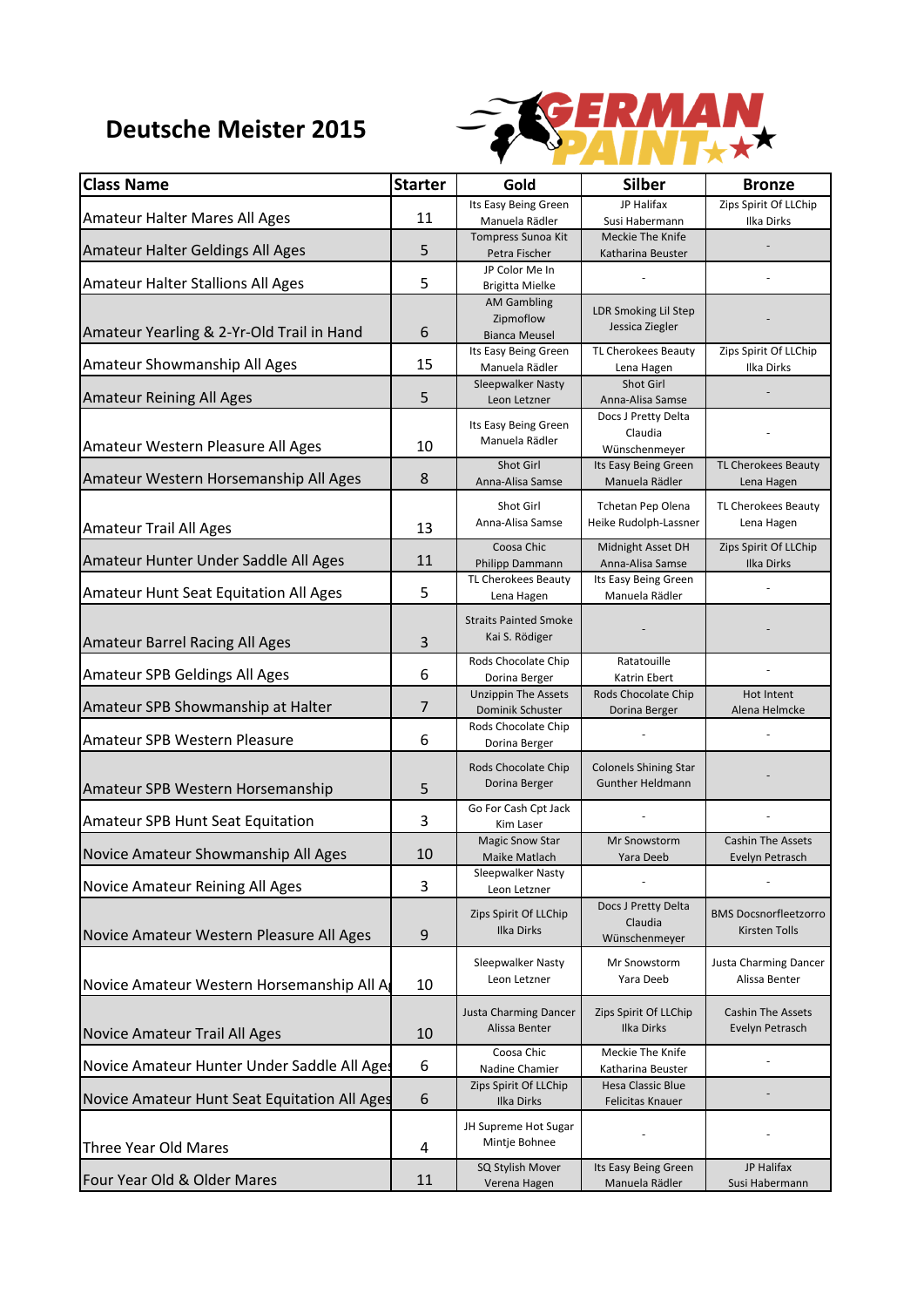## **Deutsche Meister 2015**



| <b>Class Name</b>                           | <b>Starter</b> | Gold                                                              | <b>Silber</b>                                              | <b>Bronze</b>                                              |
|---------------------------------------------|----------------|-------------------------------------------------------------------|------------------------------------------------------------|------------------------------------------------------------|
| 3-Yr, 4-Yr-Old & Older Geldings             | $\overline{7}$ | Tompress Sunoa Kit<br>Petra Fischer                               | <b>Barlink Heartbroker</b><br>Katja Eisfelder              | Missle Rockin Review<br>Maike Krause                       |
| <b>Yearling Stallions</b>                   | 4              | Good In Krymsun<br>Tatjana Rädler                                 |                                                            |                                                            |
| Overo Color, 1-Year and Older & All Sexes   | 5              | Tompress Sunoa Kit<br>Petra Fischer                               | Coosa Chic<br>Nadine Chamier                               |                                                            |
| Tobiano Color, 1-Year and Older & All Sexes | 12             | <b>BB Wimpys Lil Step</b><br><b>Birgit Bayer-</b><br>Sassenhausen | JP Color Me In<br>Brigitta Mielke                          | Justa Charming Dancer<br>Alissa Benter                     |
| Yearling & 2-Yr-Old Longeline               | 9              | Large And In Charge<br>Alena Helmcke                              | <b>AM Gambling</b><br>Zipmoflow<br>Fabiola Schmidt         | Nobel Asset DH<br>Denise Henss                             |
| Yearling & 2-Yr-Old Trail in Hand           | 11             | SQ Starlet Cash<br>Sabrina Rauh                                   | <b>AM Gambling</b><br>Zipmoflow<br>Fabiola Schmidt         | Hawthorns Mr.<br>Fabulous<br>Andrea Hoenicke               |
| <b>Green Trail All Ages</b>                 | 12             | Midnight Asset DH<br><b>Denise Henss</b>                          | SQ Stylish Mover<br>Verena Hagen                           | <b>Blue Bird Hancock</b><br>Britta Kühl-Bohnee             |
| Green Western Pleasure All Ages             | 13             | Coosa Chic<br>Philipp Dammann                                     | JP Halifax<br>Philipp Lehmann                              | <b>BMS Docsnorfleetzorro</b><br><b>Kirsten Tolls</b>       |
| Junior Western Pleasure                     | 8              | Midnight Asset DH<br><b>Denise Henss</b>                          | JP Halifax<br>Philipp Lehmann                              |                                                            |
| <b>Junior Trail</b>                         | 4              | SQ Stylish Mover<br>Verena Hagen                                  |                                                            |                                                            |
| <b>Senior Trail</b>                         | 18             | Spring Spot<br><b>Birgit Bayer-</b><br>Sassenhausen               | <b>Cashin The Assets</b><br>Enja Libor                     | Shot Girl<br>Anna-Alisa Samse                              |
| Senior Western Pleasure                     | $\overline{7}$ | Its Easy Being Green<br>Manuela Rädler                            | <b>Cashin The Assets</b><br>Enja Libor                     | Maybe Mathilda<br><b>Kim Blockus</b>                       |
| <b>Reining All Ages</b>                     | 8              | Mr Chesmu Peppy Boon<br>Martin Schemuth                           | Sleepwalker Nasty<br>Leon Letzner                          | <b>BB Wimpys Lil Step</b><br>Birgit Bayer-<br>Sassenhausen |
| Ranch Riding (vorher Ranch Horse Pleasure)  | 20             | <b>Spring Spot</b><br><b>Birgit Bayer-</b><br>Sassenhausen        | TL Cherokees Beauty<br>Lena Hagen                          | Sleepwalker Nasty<br>Leon Letzner                          |
| <b>Senior Cutting</b>                       | 5              | <b>Dmac Termintior</b><br>Karl Becker                             | <b>Tacos Showboots</b><br>Klaus Neuhaus                    |                                                            |
| Green Hunter under Saddle All Ages          | 11             | JP Halifax<br>Philipp Lehmann                                     | Coosa Chic<br>Philipp Dammann                              |                                                            |
| Junior Hunter Under Saddle                  | 8              | Hints Tracy Technique<br>Christina Einsiedler                     | Midnight Asset DH<br><b>Denise Henss</b>                   |                                                            |
| Senior Hunter Under Saddle                  | 6              | Coosa Chic<br>Philipp Dammann                                     | Zips BlazNHot To Trot<br>Verena Hagen                      |                                                            |
| Hunter Hack All Ages                        | 3              | Zips BlazNHot To Trot<br>Verena Hagen                             |                                                            |                                                            |
| Green Western Riding All Ages               | 5              | <b>Spring Spot</b><br><b>Birgit Bayer-</b><br>Sassenhausen        | Shot Girl<br>Anna-Alisa Samse                              |                                                            |
| <b>Western Riding All Ages</b>              | 5              | Zips BlazNHot To Trot<br>Verena Hagen                             | <b>Spring Spot</b><br><b>Birgit Bayer-</b><br>Sassenhausen |                                                            |
| <b>Barrel Racing All Ages</b>               | 4              | A Painted Gay Color<br>Heiko Keuchel                              |                                                            |                                                            |
| <b>SPB Halter Mares All Ages</b>            | 3              | InvitationLadyKrymsun<br>Sabine Rädler                            |                                                            |                                                            |
| <b>SPB Halter Geldings All Ages</b>         | 5              | Rods Chocolate Chip<br>Dorina Berger                              | Ratatouille<br>Katrin Ebert                                |                                                            |